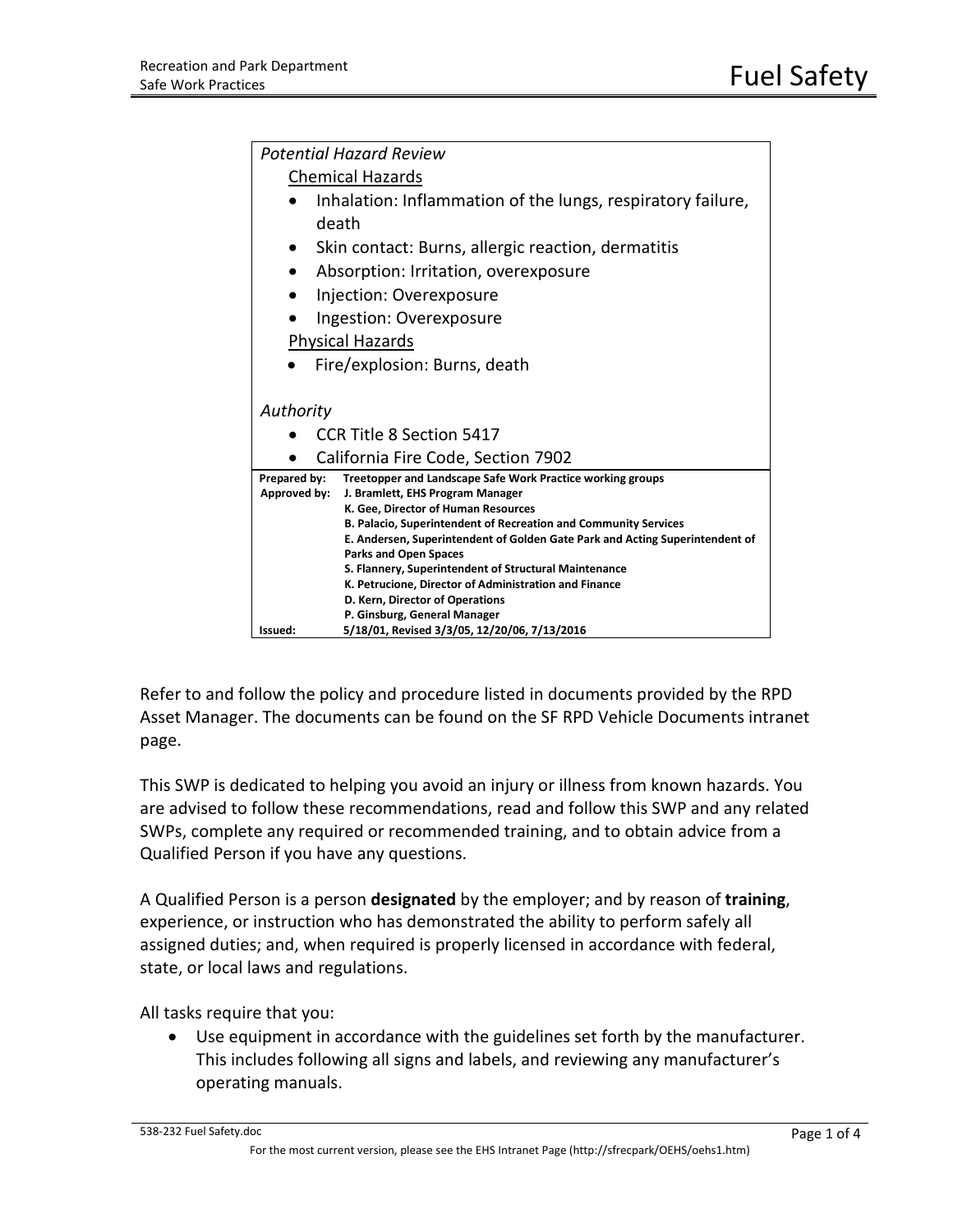- o If the instructions provided in the operating manual conflict with this SWP, then follow the instructions in the manual. The manufacturer's unique instructions prevail over this general SWP.
- Review the safety data sheets (SDSs) for each chemical.
- Have completed required training, training on this SWP and those listed above as related. Training must be completed before initial assignment. It is also recommended that you complete refresher training every two years.

## **BEFORE**

- 1. Keep gasoline storage and handling equipment in good condition and out of reach of children. Inspect for leaks, deterioration or damage.
- 2. Never store gasoline in food or drink containers.
- 3. Store gasoline as follows:
	- In approved safety containers away from heat, sparks and incompatible materials.
	- Up to 5 gallons of any combination of flammable liquids (including gasoline) may be stored in an unventilated closet or storage space. If you go above this amount, the gasoline must be kept in a flammable liquid storage cabinet and a permit from the SF Fire Department will be required (see EHS for further information).
	- Signs shall be posted in storage areas prohibiting open flames and smoking.
	- A fire extinguisher must be kept where gasoline is stored.
- 4. Be sure all containers for flammable and combustible liquids are clearly and correctly marked.
- 5. Keep cap vents clean and free, and tank and safety can pressure-relief valves functional.
- 6. Motor oil and grease are considerably less flammable than gasoline, but they will burn. Keep them away from ignition sources.

## **DURING**

- 1. Keep gasoline away from open flames and motors that might spark.
- 2. When transferring gasoline, bond the containers to each other, and ground the one being dispensed from to prevent sparks from static electricity.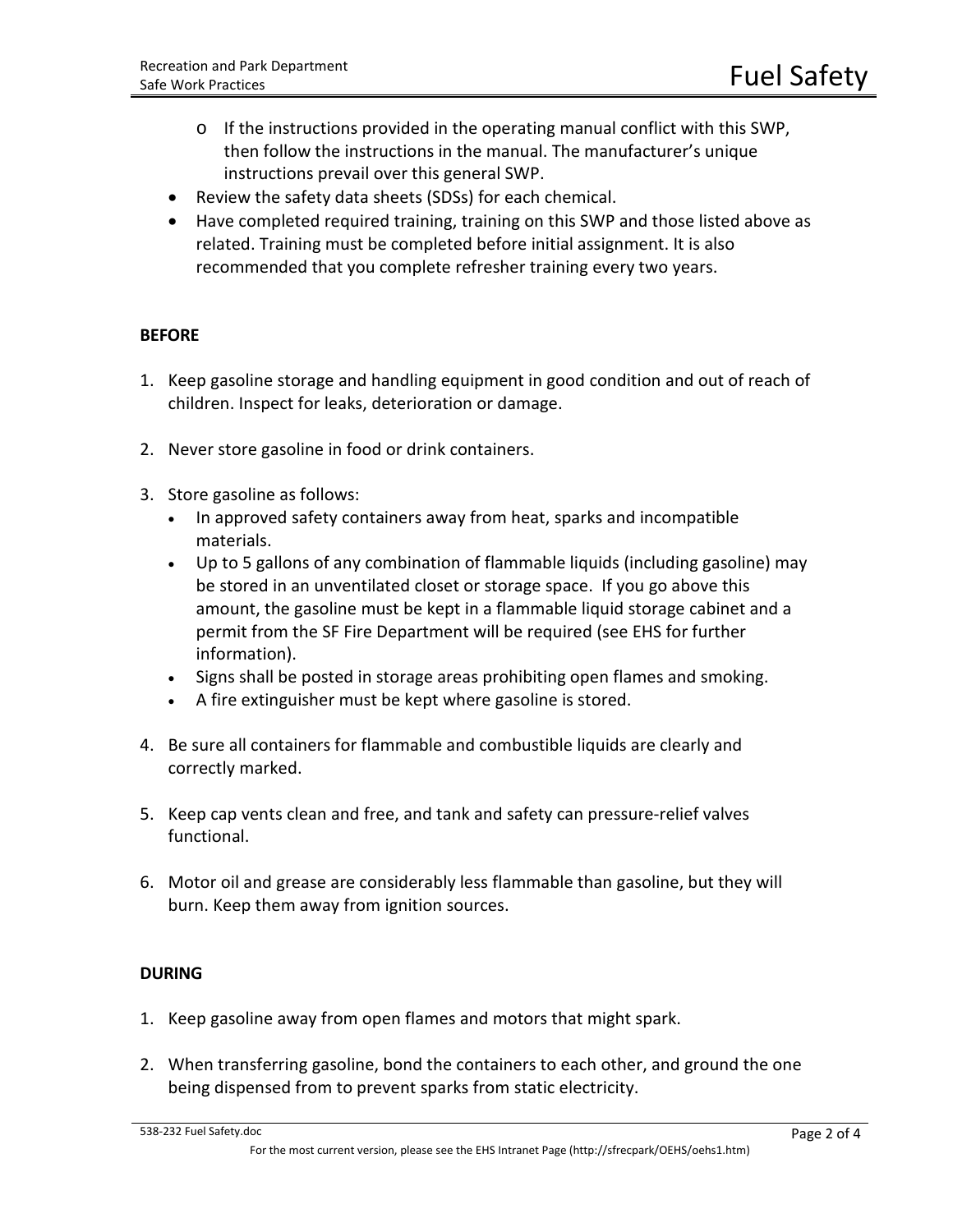- 3. Clean up spills right away and put oily rags in a tightly covered metal container.
- 4. If gasoline is spilled on your clothing, go outside, away from any ignition source, and allow the clothing to dry. If more than a little was spilled, remove the garment, and wash the gasoline from your skin to avoid irritation.
- 5. Do not transport gasoline in the trunks of automobiles. Transport cans of gasoline in truck beds, being sure to secure the cans so that they cannot move.
- 6. Never siphon gasoline, use a pump.
- 7. When filling gas cans, remove them from the bed of the truck and place on the ground.

## Refueling

- 1. Avoid breathing gasoline vapor.
- 2. When arriving to refuel, drive up to the pump or storage tank slowly. Be careful not to bump it. Be cautious during refueling. Fires and explosions can happen. Besides being a fire hazard, spilled gasoline can cause irritation and discomfort if it contacts the skin.
	- Turn off the engine, and extinguish smoking materials.
	- If the engine is hot, allow it to cool for a few minutes.
	- Position yourself so you can refuel without slipping or becoming fatigued.
	- Remove the gasoline cap slowly and allow the pressure to dissipate.
	- Avoid over filling. Allow any spilled gasoline to evaporate before starting the engine.
	- Do not re-enter your vehicle while fueling is in progress. If you have to, then ground yourself by touching the metal on the outside of the vehicle before removing the nozzle to discharge static electricity<sup>[1](#page-2-0)</sup>.
	- After releasing the nozzle valve to shut off gasoline flow, keep the nozzle in the filler opening a few moments to allow it to empty.
	- Check vents to be sure they're not clogged, and replace the filler cap.
	- Lock up the pumps so children, or other unauthorized persons cannot pump gasoline.
	- Refuel small equipment outside -- never in an enclosed area. A funnel will make the job easier when using a safety can.
	- Wipe up spills and allow the excess to evaporate before starting the engine.

<span id="page-2-0"></span> $\overline{1}$